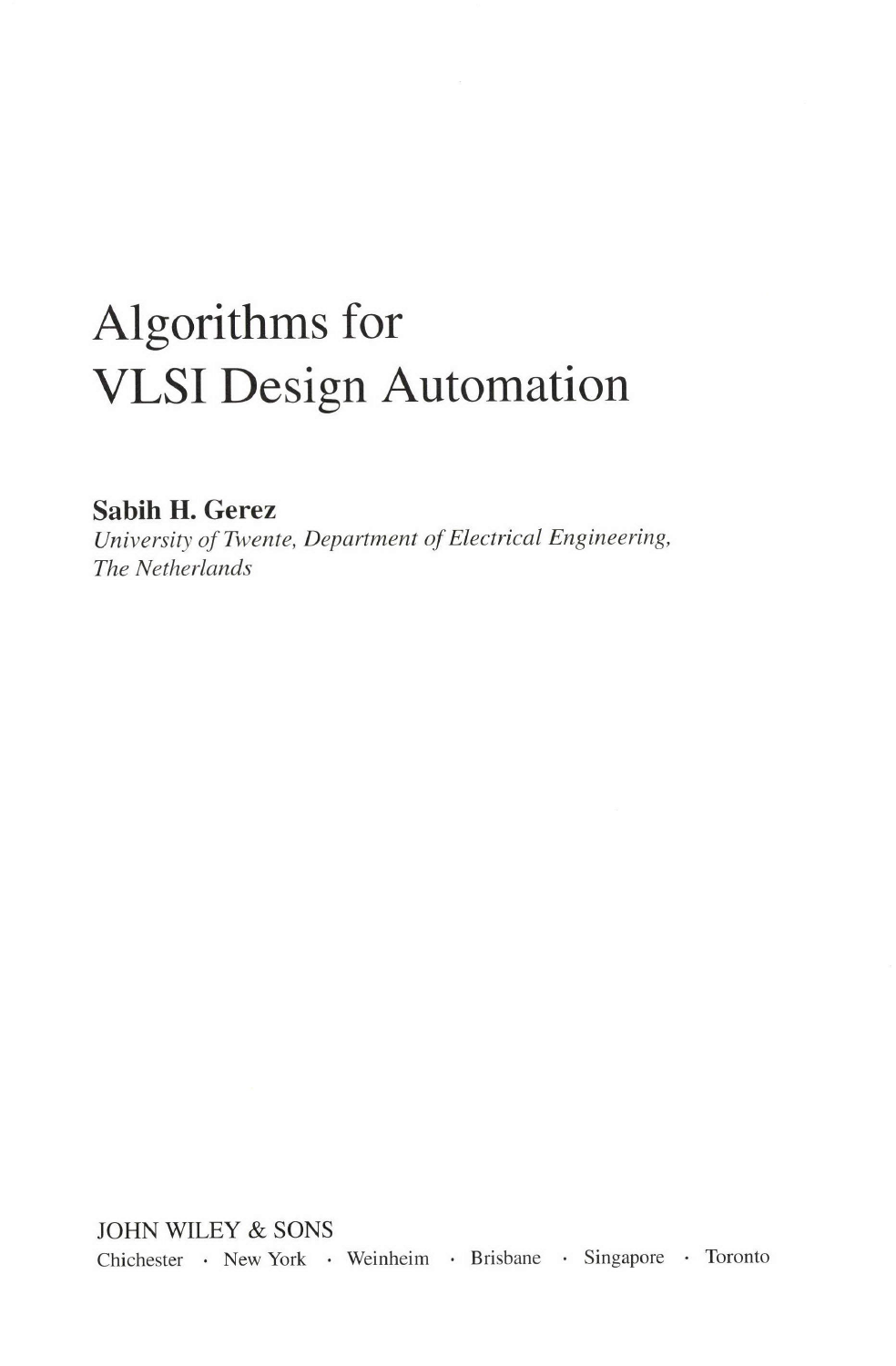Copyright  $\overline{c}$  1999 by John Wiley & Sons Ltd, Baffins Lane, Chichester. West Sussex PO19 1UD. England

> National 01243 779777 International (+44) 1243 779777

e-mail (for orders and customer service enquiries): cs-books@wiley.co.uk

Visit our Home Page On htrp://www.wiley.co.uk  $\overline{or}$ http://www.wiley.com

#### Reprinted June 2000

All rights reserved. No part of this publication may be reproduced, stored in <sup>a</sup> retrieval system, or transmitted, in any form or by any means, electronic, mechanical, photocopying, recording, scanning or otherwise, except under the terms of the Copyright, Designs and Patents Act 1988 or under the terms of a licence issued by the Copyright Licensing Agency, 90 Tottenham Court Road, London, WIP 9HE, UK, without the permission in writing of the publisher.

### Other Wiley Editorial Offices

John Wiley & Sons, Inc., 605 Third Avenue, New York, NY 10158-0012. USA

Wiley-VCH Verlag GmbH, Pappelallee 3, D-69469 Weinheim. Germany

Jacaranda Wiley Ltd, 33 Park Road, Milton, Queensland 4064, Australia

John Wiley & Sons (Asia) Pte Ltd, 2 Clementi Loop #02-01. Jin Xing Distripark, Singapore I29 809

John Wiley & Sons (Canada) Ltd, 22 Worcester Road, Rexdale, Ontario M9W lLl. Canada

#### Library of Congress Cataloging-in-Publication Data

Gerez. Sabih H. Algorithms for VLSI design Automation / Sabih H. Gerez - Draft .ed. p. cm. Includes bibliographical references and index. ISBN 0-471-98489-2 l. Integrated Circuits -Very large scale integration - Design and construction - Data processing. 2. Computer-aided design. 3. Algorithms. I. Title. TK7874.75.G47 1998  $621.39'5$  — 98-39574 CIP

#### British Library Cataloguing in Publication Data

A catalogue record for this book is available from the British Library. rsBN 0 471 98489 2

Produced from PostScript files supplied by the author. Printed and bound in Great Britain by Bookcrafr (Bath) Ltd. This book is printed on acid-free paper responsibly manufactured from sustainable forestry, in which at least two trees are planted for each one used in paper production.